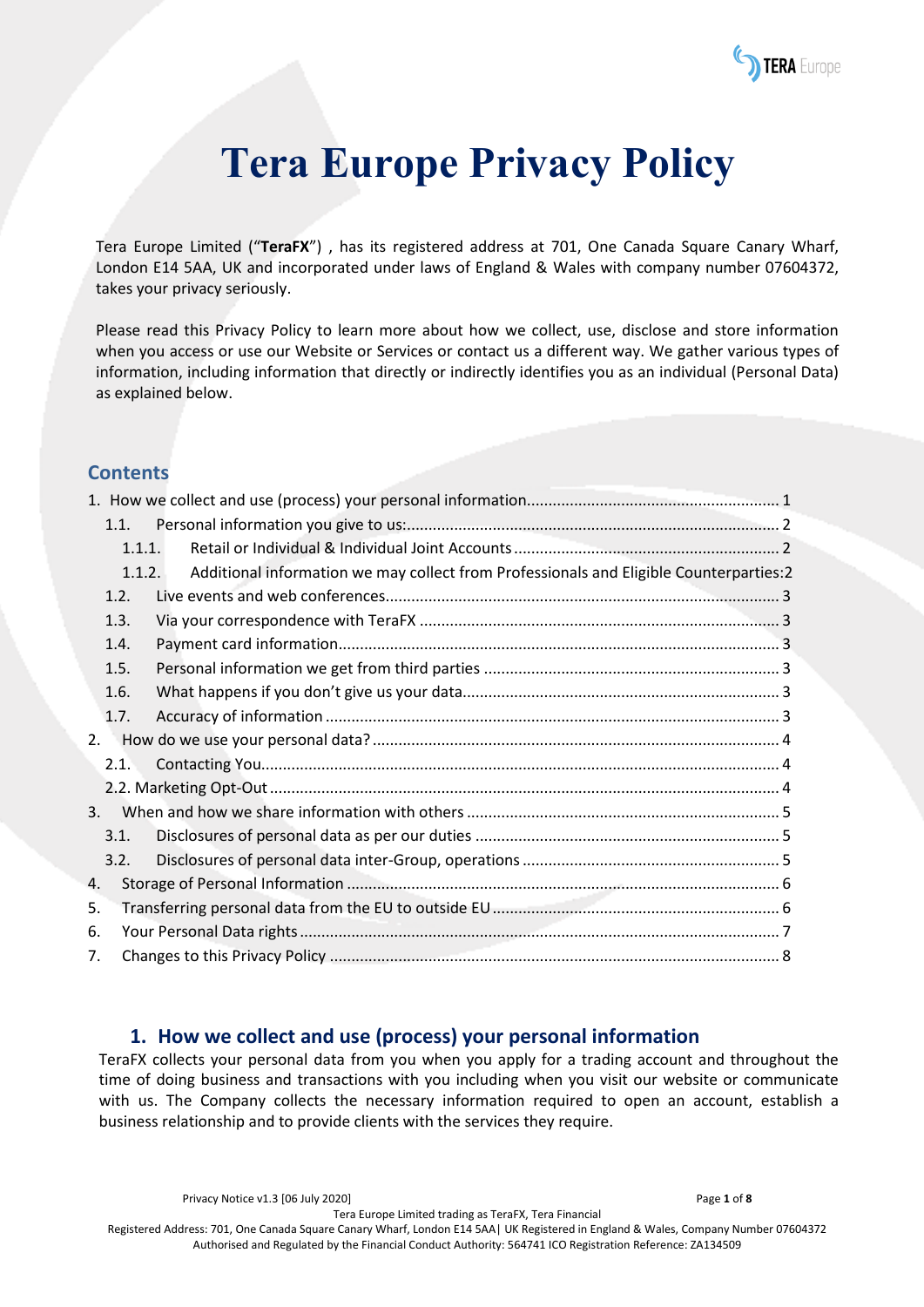

The Company requests and acquires information on personal and financial details to be provided by current and/or prospective clients, either on, but not limited to, relevant agreements and questionnaires in order to identify the client, create the economic profile of the client, verify the identity of the client, provide, deliver and develop products and services, assess the client appropriateness for the services and/or products offered by the Company, in order to maintain client accounts, process and execute client transactions, respond to additional inquiries and/or clarifications to either the client and/or their authorized representatives and to keep the client updated on any client business relationship relative matter and information on the Company's services and/or products.

## <span id="page-1-0"></span>**1.1. Personal information you give to us:**

### **1.1.1. Retail or Individual & Individual Joint Accounts**

<span id="page-1-1"></span>When you apply to open an account with TeraFX, we collect information directly from you including (but not limited to):

- ✓ your title and full name;
- ✓ PEPs and Sanctions verifications results;
- ✓ your date of birth;
- $\checkmark$  your nationality and dual nationalities (if any);
- ✓ National Client Identifier (NCI) details as per MiFIR rules (e.g. National Insurance or Passport Number);
- ✓ your contact details: email; phone and address;
- ✓ your employment details: employment status, occupation, employment sector and employer's name;
- $\checkmark$  financial position details: income level and source of funds;
- $\checkmark$  your trading experience and trading relevant to our services, e.g. if you ever traded OTC derivatives;
- ✓ bank details for your account administration;
- $\checkmark$  certain information related to your device, such as your device's IP address and referring Website; For further information on tracking technology, please see our Cookie Policy [here](https://terafx.com/Home/cookies-more-information/)
- $\sqrt{\phantom{a}}$  any other information that you may disclose to us when you contact.

For the avoidance of doubt, in the case of a Joint Account the same data is collected in respect of any or both of Joint Account holders.

### **1.1.2. Additional information we may collect from Professionals and Eligible Counterparties:**

<span id="page-1-2"></span>We may collect personal data about you (and, where applicable, people connected to your business such as employees, contractors, officers, partners, beneficial owners and directors) in the onboarding process, including through completing due diligence, when administering transactions and carrying out reviews, when you contact us (including by telephone), when you use our website or applications, and from publicly available sources or third parties.

Where applicable, you acknowledge and warrant, when you, or anyone on your behalf provides us with any personal data relating to people connected to your business (such as employees, contractors, officers, partners, beneficial owners and directors), in connection with this Agreement, that this disclosure will only be made in compliance with Data Protection Laws.

You further warrant that you have an appropriate legal basis for disclosing the personal data to us and for us to process the personal data as contemplated under this Agreement, and that any consents required have been obtained and are valid. You shall ensure that the herein referenced people are aware of their

Privacy Notice v1.3 [06 July 2020] Page **2** of **8**

Tera Europe Limited trading as TeraFX, Tera Financial

Registered Address: 701, One Canada Square Canary Wharf, London E14 5AA| UK Registered in England & Wales, Company Number 07604372 Authorised and Regulated by the Financial Conduct Authority: 564741 ICO Registration Reference: ZA134509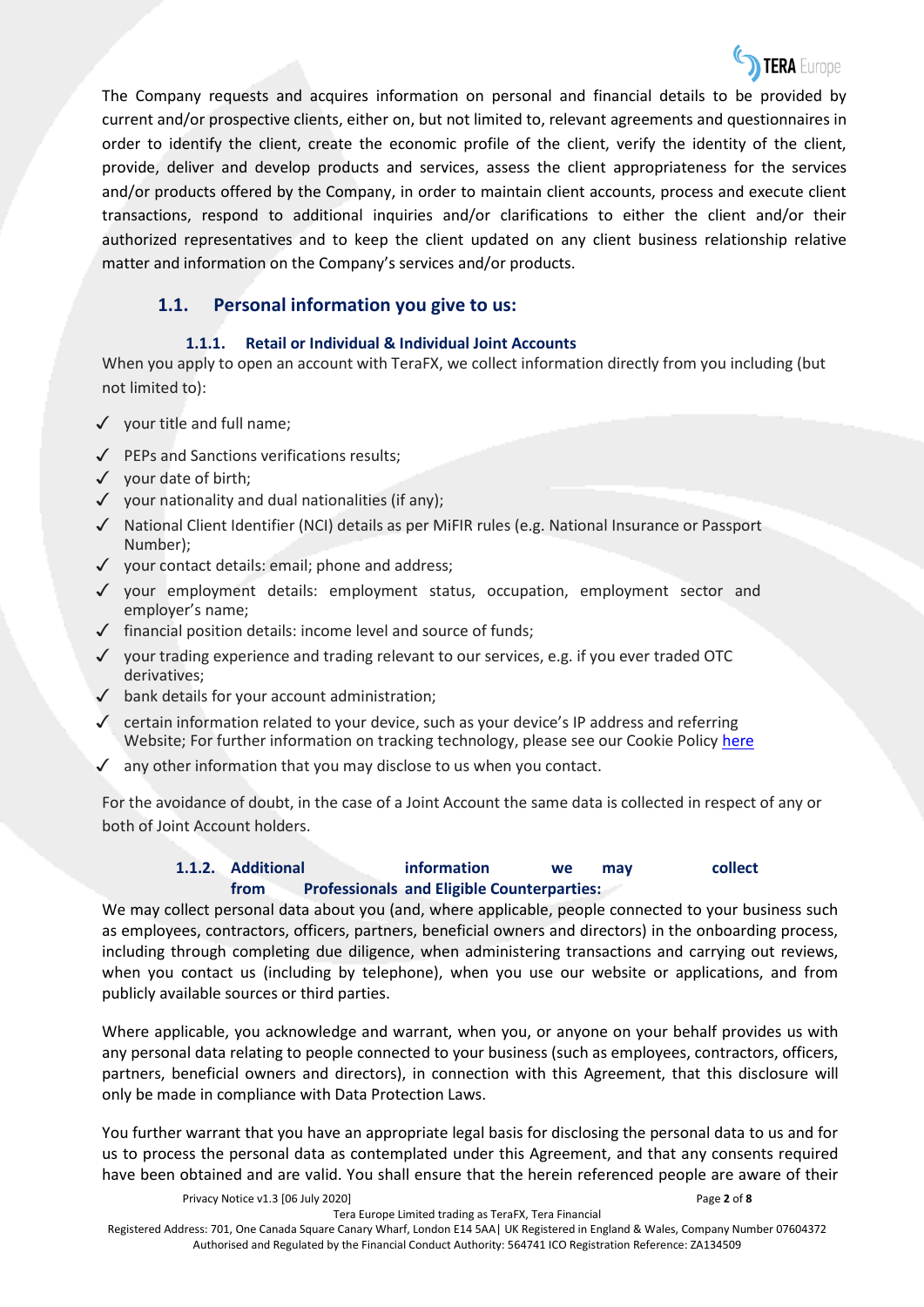

personal data disclosure, our identity and contact details, and the matters covered in this Privacy Policy.

#### **1.2. Live events and web conferences**

<span id="page-2-0"></span>Sometimes TeraFX participates in industry related events and exhibitions. These include in-person conferences as well as live web conferences (collectively "events"). During the event if you approach or contact us, we will collect your name and contact information, which we will store in our database(s) and use to provide you with relevant information and services.

### **1.3. Via your correspondence with TeraFX**

<span id="page-2-1"></span>If you correspond with us by email, the postal service, or other form of communication, we may retain such correspondence and the information contained in it and use it to respond to your inquiry; to notify you of TeraFX and Group services; or to keep a record of your complaint, request, and the like.

### **1.4. Payment card information**

<span id="page-2-2"></span>To administer and monitor your account we will ask your bank details, which you can amend at any time.

You may choose to top-up your account balance using a payment card. Typically, payment card information is provided directly by users, via the TeraFX website, into the PCI/DSS-compliant payment processing service to which TeraFX subscribes, and TeraFX does not, itself, process or store the card information. We strongly encourage you not to submit payment card(s) information by email. When TeraFX employees receive payment card information from customers or members by email, fax, phone, or mail, it is entered as instructed and then deleted or destroyed.

## **1.5. Personal information we get from third parties**

<span id="page-2-3"></span>As part of Account Opening Process, to meet FCA and other regulatory rules TeraFX or relevant professional agents acting on its behalf may disclose your personal data in compliance with this Privacy Notice for obtaining (included but not limited to) Identity Verification and other anti-money laundering reports. Upon reasonable request made in writing by you to us, you shall be allowed to review or have a copy of any records maintained by us relating to your account standing.

## **1.6. What happens if you don't give us your data**

<span id="page-2-4"></span>If you choose not to provide the information we require to enable us to fulfil our regulatory and statutory obligations to open your account this may result in us not being able you provide the services you require and may result in our declining to open an account for you.

From time to time TeraFX may request additional information in line with its regulatory requirements and duties; if you refuse to provide such information, e.g. you nationality or passport number TeraFX may have no other choice as to close your account with notice in advance being given to you. You can even enter only the minimal amount of information (marked as mandatory on the application form) to TeraFX application form or requests if you wish. Some personal information is necessary so that TeraFX can supply you with the services you have purchased or requested, and to authenticate you so that we know it is you and not someone else.

On the other hand, you may manage your TeraFX technical industry news and marketing subscriptions and you may opt-out of receiving marketing communication at any time.

## **1.7. Accuracy of information**

<span id="page-2-5"></span>We may contact you from time to time to ensure that the information we hold is accurate and up to date. It is in your interest to keep the data we have on you up to date to enable efficient account administration by us.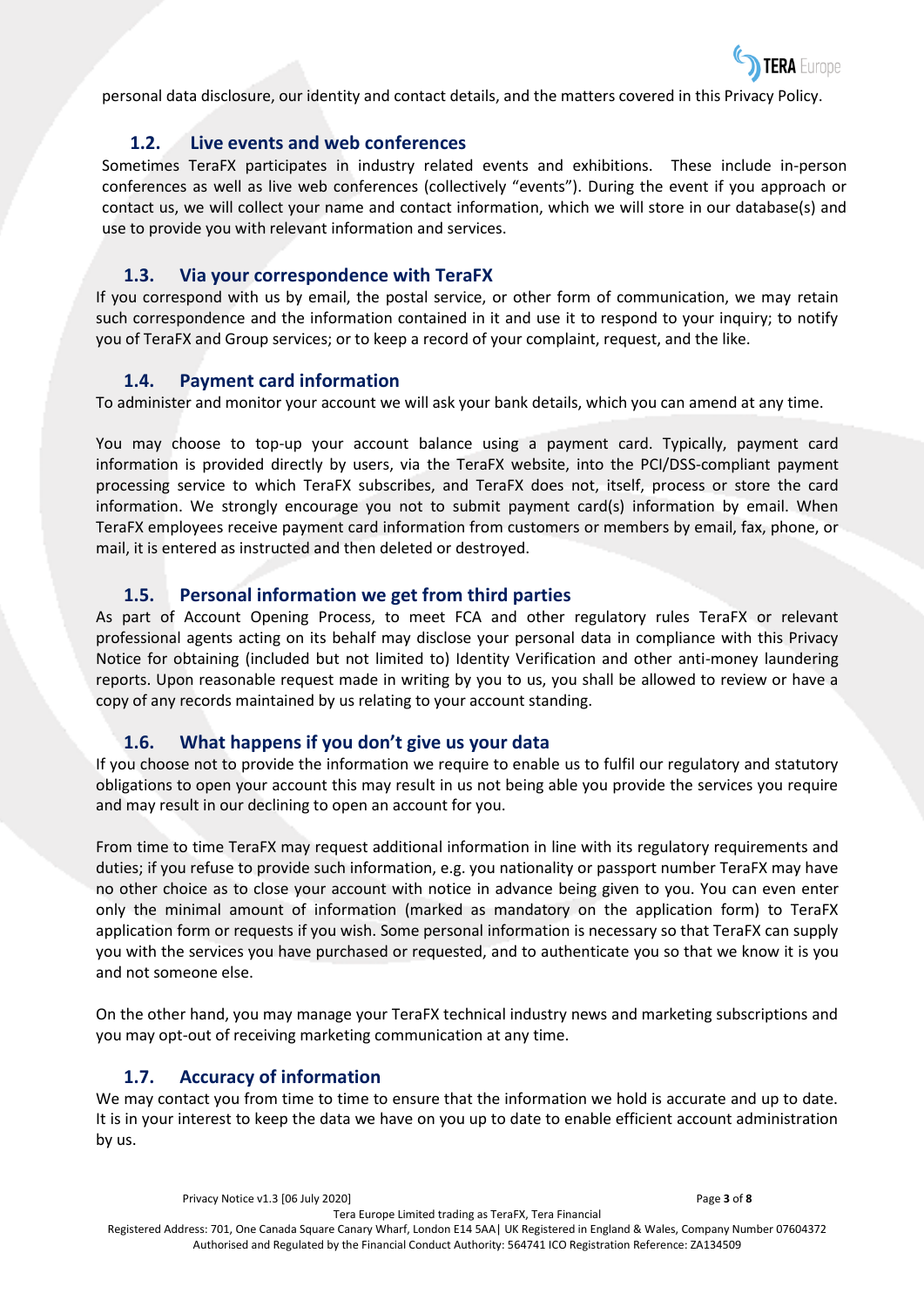

# <span id="page-3-0"></span>**2. How do we use your personal data?**

When you provide information to us through our Website, we may use the information to respond to your inquiries, e.g., regarding certain products or Services, job information, request for information or demo requests. We also use information to administer and improve our Website and to analyse use of the Website for marketing and advertising purposes and trend monitoring.

When you use our Services, we may use your information to:

- (a) establish and maintain responsible commercial relations and to provide ongoing administering of transactions and maintaining current and accurate information in relation to such transactions;
- (b) providing services and access to online platforms (demo or live accounts terminals) where email ID is required for example;
- (c) meet legal and regulatory requirements, e.g. collect Personal Information from you to satisfy government regulations such as tax purposes;
- (d) comply with applicable laws, including carrying out anti-money laundering checks and comply with reporting obligations under MiFIR and others;
- (e) prevent fraud (or other criminal activity) or as required by law;
- (f) create statistical data in order to fulfil our legal and accounting requirements to analyse our business, and to manage risks and internal business procedures;
- (g) introducing you to third party brokers with whom we have a mutual relationship;
- (h) defending and protecting our rights;
- (i) contacting you, subject to any preferences you have expressed, to deliver marketing and event communications to you across various platforms;
- (j) contacting you, subject to Section 2.1 below;
- (k) for any other purposes about which we will notify you.

**Legal basis for processing your personal data:** The legal basis we rely on for processing your personal data will depend upon the circumstances in which it is being collected and used, but will in most cases fall into one of the following basis:

- our legitimate interest in administering our business,
- your consent to allow us to process your personal data,
- processing is necessary to carry out the performance of an agreement with you,
- legal and/or regulatory obligation for the Company to comply.

## **2.1. Contacting You**

<span id="page-3-1"></span>We may contact you by post, telephone, or by email using your personal data (contact details in particular) regarding your account and/ or announcements or updates to our products and services.

If you wish to have TeraFX "erase" your personal information or otherwise refrain from communicating with you at all or for a particular purpose, please contact us at [compliance@terafx.co.uk](mailto:compliance@terafx.co.uk) (email is acceptable, and to direct your email quicker please include the words "Data Protection" in the subject line of the email); however, please note we cannot "erase" certain information as it is our duty to FCA and other financial regulators to keep record for your account at least 6 years after it was closed.

## <span id="page-3-2"></span>**2.2. Marketing Opt-Out**

We may contact you for marketing communications. If you want us not to send you marketing communications you have the right to opt out from receiving our marketing communications at any time. TeraFX will still send you informative and regulatory/important communications about your account or

Privacy Notice v1.3 [06 July 2020] Page **4** of **8**

Tera Europe Limited trading as TeraFX, Tera Financial

Registered Address: 701, One Canada Square Canary Wharf, London E14 5AA| UK Registered in England & Wales, Company Number 07604372 Authorised and Regulated by the Financial Conduct Authority: 564741 ICO Registration Reference: ZA134509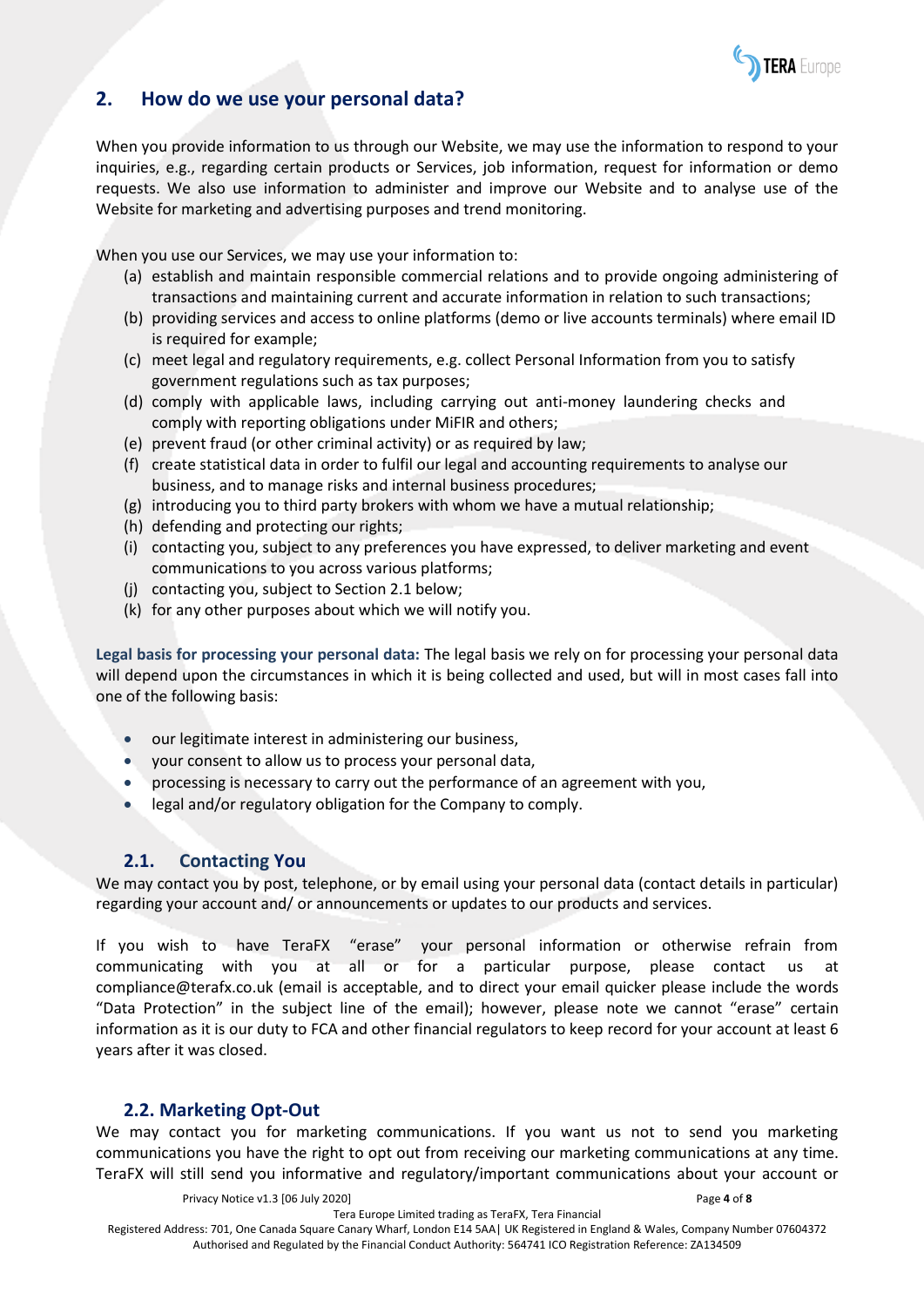

regulatory updates.

*Note:* If you ask TeraFX not to contact you by email/or send certain information at a certain email address, TeraFX will retain a copy of that email address on its "master do not send" list in order to comply with your no-contact request.

# <span id="page-4-0"></span>**3. When and how we share information with others**

Third parties your personal data may be shared with could include, but are not limited to:

- Reference agency we engage to provide us with financial and economic researches and services,
- Suppliers we engage to receive back office, customer support services and information technology services,
- Regulatory bodies, government agencies, law enforcement bodies and courts; and
- Anyone whom you authorise us to disclose it to.

## **3.1. Disclosures of personal data as per our duties**

<span id="page-4-1"></span>To assess your creditworthiness or/and manage credit risk, to prevent fraud (or other criminal activity) or as required by law we may:

- (a) make periodic searches and enquiries about you and any Related Party at credit reference agencies, and your employers and any other relevant parties (as applicable);
- (b) disclose information to our Group companies/service providers and that we and our Group company/service provider may disclose it to organisations involved in fraud prevention; to regulators and governmental agencies, in any jurisdiction, where we are required to do so by Applicable Regulations;
- (c) obtain information from and disclose information to other broker-dealers or investment managers which deal in or manage investments for you concerning any payment or security default or concerning any investment which is related to or connected with Transactions which you seek to open with us;
- (d) Credit providers, courts, tribunals and regulatory authorities as agreed or authorised by law
- (e) disclose information where there is a public duty to disclose or our interests require disclosure; or with your consent.

## **3.2. Disclosures of personal data inter-Group, operations**

<span id="page-4-2"></span>Unless we inform you otherwise, the personal information we hold is used for establishing and managing your account, reviewing your and regulatory ongoing requirements, which will include enhancing the products and services we offer to you.

This means that the information we hold may be shared with:

- (a) Other companies within the Tera Group;
- (b) Service providers and advisers who have been contracted to provide the group with administrative, financial, insurance and other services.
- (c) Introducing brokers with whom we have a mutual relationship (any of whom may be within or outside the European Economic Area);
- (d) Anyone to whom we transfer or propose to transfer either our rights or duties under this Agreement; or to any third party as a result of any restructuring, sale or acquisition of any company within our group provided that any recipient uses your information for the same purposes as it was originally supplied to us and/ or used by us.

We may also gather aggregated data about our Clients and Site visitors and disclose the results of such aggregated (but not personally identifiable) information to our partners, service providers, advertisers

Privacy Notice v1.3 [06 July 2020] Page **5** of **8**

Tera Europe Limited trading as TeraFX, Tera Financial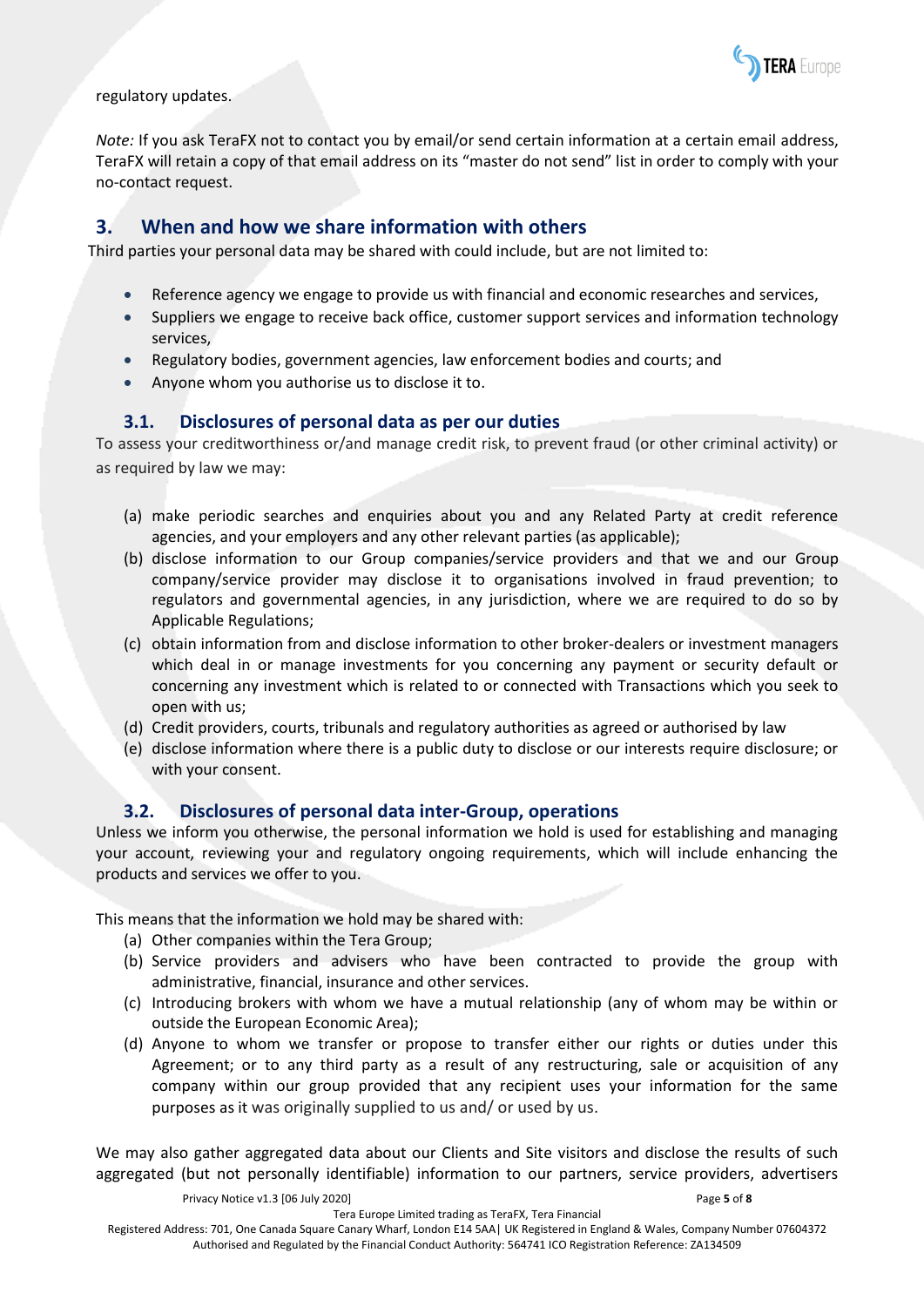

and/or other third parties for marketing or promotional purposes.

TeraFX website uses interfaces with social media sites such as Facebook, LinkedIn, Twitter and others. If you choose to "like" or share information from TeraFX website through these services, you should review the privacy policy of that service. If you are a member of a social media site, the interfaces may allow the social media site to connect your site visit to your personal data.

## <span id="page-5-0"></span>**4. Storage of Personal Information**

Personal information is held in a combination of secure computer storage facilities, paperbased files and other records. We have implemented procedures to protect the personal information we hold from misuse, loss, unauthorised access, modification or disclosure.

Notwithstanding that TeraFX has security safeguards in place to protect Personal Data, Clients are always encouraged to take measures to protect themselves against unintended intrusions to their personal privacy (i.e., maintain access pass codes and/or PINs in a confidential manner).

Records may need to be held for a significant period of time, when we consider that the information is no longer needed, we may remove any details that may identify you or we will securely destroy the records. At the moment TeraFX keep your personal and account data for 6 years after the account was closed (regulatory requirement), in some cases even longer.

The personal information TeraFX collects from you is stored in one or more databases hosted by third parties located in the Google Data Center (London) and 3W Infra Data Center (Amsterdam). These third parties do not use or have access to your personal information for any purpose other than cloud storage and retrieval. On occasion, TeraFX engages third parties (Euro Message) to mail information to you.

We do not otherwise reveal your personal data to third-parties for their independent use unless: (1) you request or authorise it; (2) the information is provided to comply with the law (for example, to comply with a search warrant, subpoena or court order), enforce an agreement we have with you, or to protect our rights, property or safety, or the rights, property or safety of our employees or others;

(3) the information is provided to our agents, vendors or service providers who perform functions on our behalf; (4) to address emergencies or acts of God; or (5) to address disputes, claims, or to persons demonstrating legal authority to act on your behalf and as indicated in section 3 above.

# <span id="page-5-1"></span>**5. Transferring personal data from the EU to outside EU**

TeraFX has its headquarters in the United Kingdom; however its flagship company and interconnected companies are also based in Poland and Turkey. Information we collect from you will be processed in Turkey, Poland and the United Kingdom.

TeraFX has a branch in Poland, when processing your data in Poland, the Branch or its service providers will follow same or similar rules as TeraFX (based on GDPR and this Privacy Notice).

TeraFX shares your Personal Data to Turkey based outsourced suppliers in order to be provided with administrative, backoffice and information technology services. Turkey has not sought nor received a finding of "adequacy" from the European Union under Article 45 of the GDPR. However, the Turkish Data Protection Law originates from the European Union Directive 95/46/EC, with a number of its original addons and revision.

TeraFX relies on derogations for specific situations as set forth in Article 49 of the GDPR. In particular, TeraFX collects and transfers to Turkey personal data only: with your consent; to perform an agreement with you; or to fulfil a compelling legitimate interest of TeraFX in a manner that does not outweigh your rights and freedoms. TeraFX endeavours to apply suitable safeguards to protect the privacy and security of

Privacy Notice v1.3 [06 July 2020] Page **6** of **8**

Tera Europe Limited trading as TeraFX, Tera Financial

Registered Address: 701, One Canada Square Canary Wharf, London E14 5AA| UK Registered in England & Wales, Company Number 07604372 Authorised and Regulated by the Financial Conduct Authority: 564741 ICO Registration Reference: ZA134509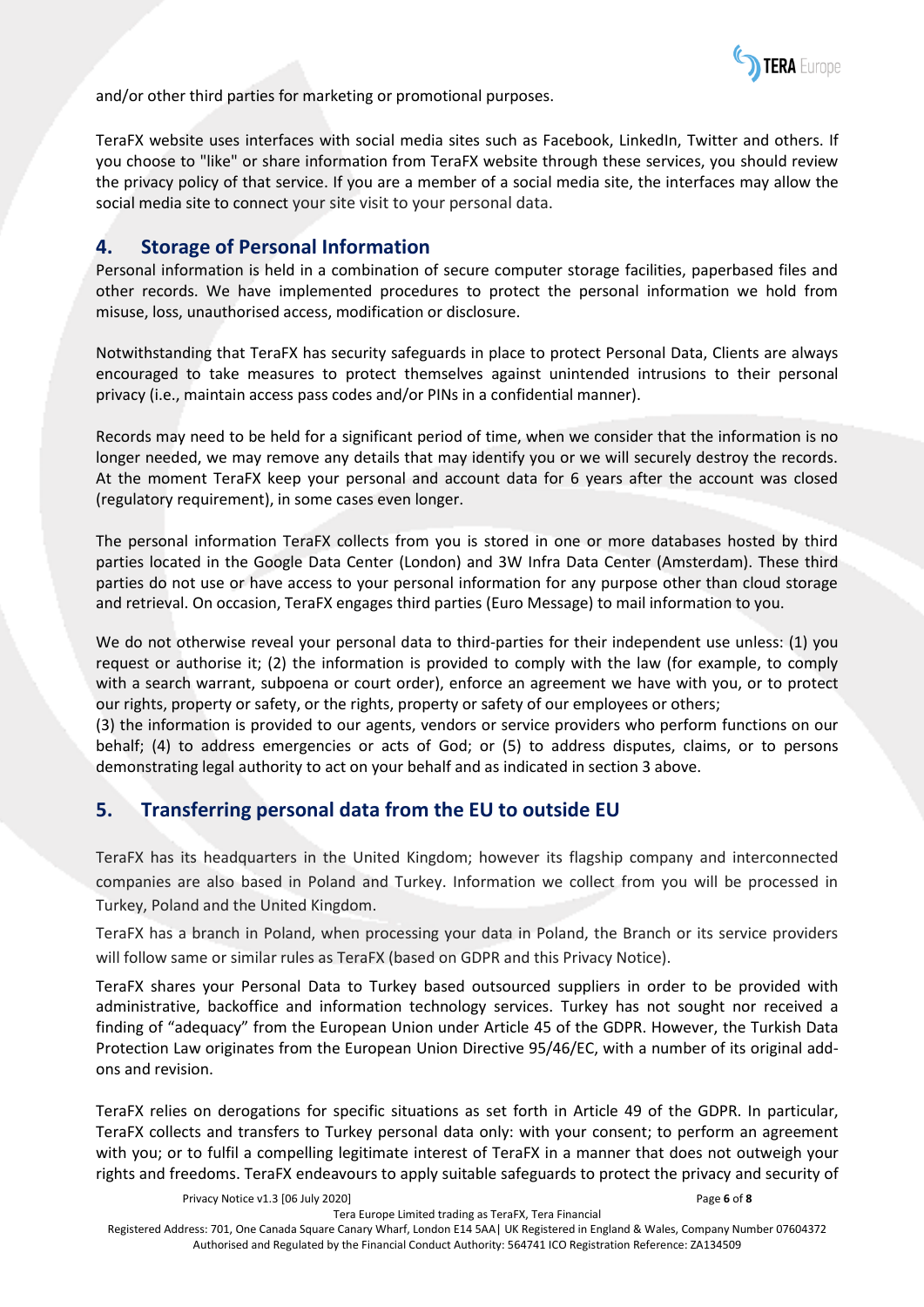

your personal data and to use it only consistent with your relationship with TeraFX and the practices described in this Privacy Notice. TeraFX also minimizes the risk to your rights and freedoms by not collecting or storing sensitive information about you [\(https://ico.org.uk/for-](https://ico.org.uk/for-organisations/guide-to-the-general-data-protection-regulation-gdpr/lawful-basis-for-processing/special-category-data/) [organisations/guide-to](https://ico.org.uk/for-organisations/guide-to-the-general-data-protection-regulation-gdpr/lawful-basis-for-processing/special-category-data/)[the-general-data-protection-regulation-gdpr/lawful-basis-for-](https://ico.org.uk/for-organisations/guide-to-the-general-data-protection-regulation-gdpr/lawful-basis-for-processing/special-category-data/) [processing/special-category-data/ \)](https://ico.org.uk/for-organisations/guide-to-the-general-data-protection-regulation-gdpr/lawful-basis-for-processing/special-category-data/).

# <span id="page-6-0"></span>**6. Your Personal Data rights**

You have certain rights under GDPR which are addressed below. Some only apply under specific circumstances and are qualified in several respects by exemptions.

- **Access to Personal Data:** You may be entitled to request access to personal data we hold about you. Information will be provided within 1 calendar month of the request, unless the request is complex, in which case we may notify you that an extension of time is necessary. Where the request is manifestly unfounded or excessive we may charge a "reasonable fee" for the administrative costs of complying with the request or refuse to deal with the request.
- **Correction of Personal Data:** You can request us to rectify and correct any Personal Data that we are processing about you which is incorrect. We may verify your identity before any information is changed.
- **Right of erasure / right to be forgotten:** You can request us to erase your Personal Data where there is no compelling reason to continue processing. This right only applies in certain circumstances and it is not a guaranteed or absolute right. (For example; we may be required to retain your personal data for legal and regulatory purposes.)
- **Right to data portability:** You can obtain your Personal Data that you have provided to us with your consent or which was necessary for us to provide you with our products and/or services in a format which enables you to transfer that Personal Data to another organisation. You may have right to have your Personal Data transferred directly to the other organisation if this is technically feasible.
- **Right to restrict processing of your Personal Data:** You have the right in certain circumstances to request that we suspend our processing of your Personal Data. We will still be permitted to store your Personal Data but any other processing of this information will require your consent, subject to certain exemptions.
- **Right to object to processing of Personal Data:** You have the right to object to processing of your Personal Data which is processed on the basis of our legitimate interests. However, we may continue to process your Personal Data, despite your objection, where there are compelling legitimate grounds to do so or we need to process your Personal Data in connection with any legal claims.
- **Rights relating to automated decision making and profiling:** You have the right not to be subject to a decision which is based solely on automated processing (without human involvement) where that decision produces a legal effect or otherwise significantly affects you.
- **Right to withdraw your consent:** With respect to marketing communications, you can opt-out of receiving our newsletter or promotional or marketing communications at any time by using the unsubscribe link located in the email or by sending an email with word 'unsubscribe' to [complaince@terafx.co.uk.](mailto:complaince@terafx.co.uk)

Tera Europe Limited trading as TeraFX, Tera Financial